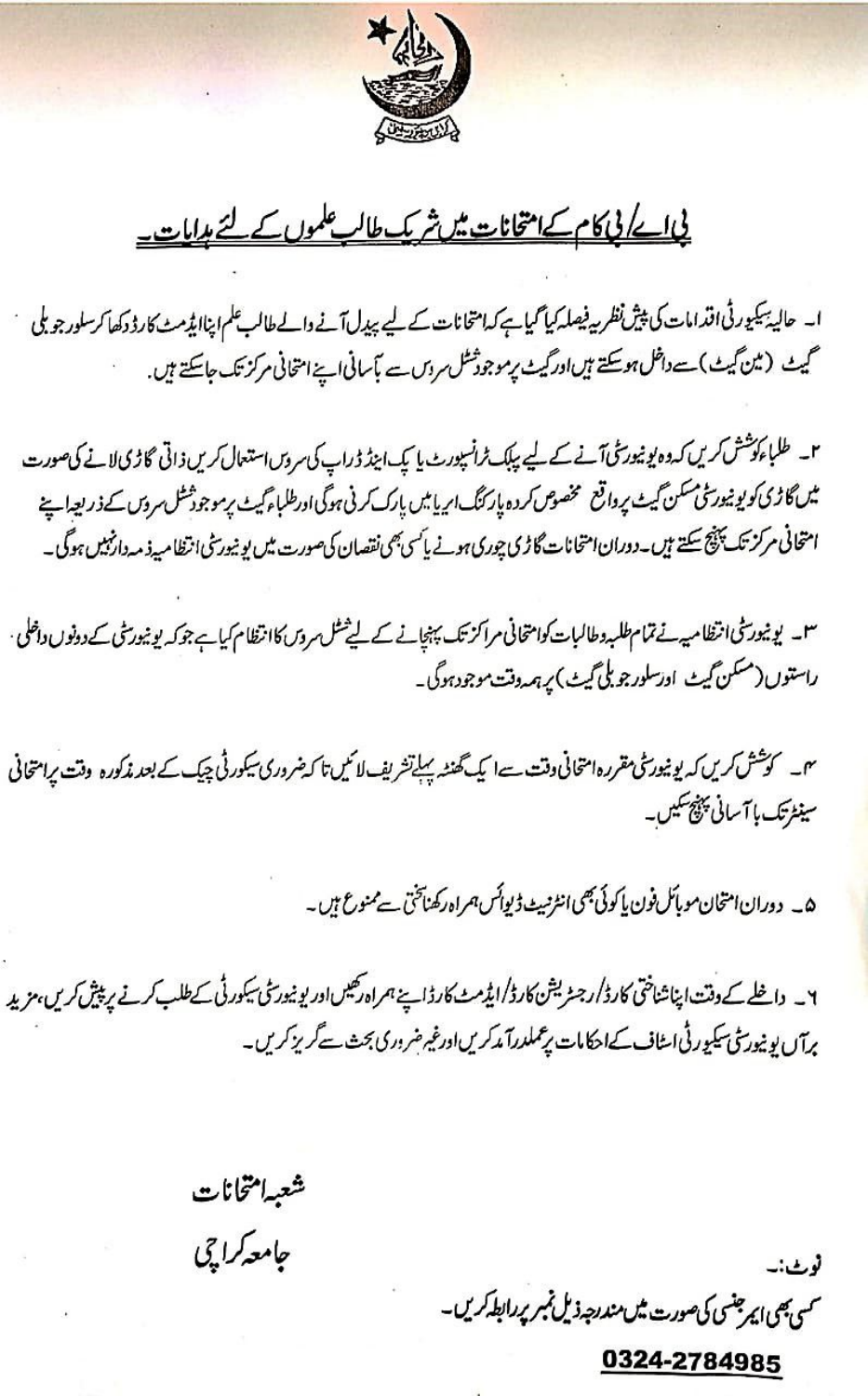## **UNIVERSITY OF KARACHI EXAMINATIONS DEPARTMENT PROGRAMME OF B.COM. PART I & II (REGULAR) / EXTERNAL ANNUAL EXAMINATIONS 2021**

# **(TO BE HELD IN MAY, 2022)**

# NOTE: CANDIDATES ARE ADVISED TO NOTE THE TIMINGS VERY CAREFULLY

| DAY & DATE                    | <b>TIMING</b>                 | <b>B.COM. PART - I (PAPERS)</b>                                                                                                                                                              | <b>B.COM. PART - II (PAPERS)</b>                                                                                                                                                                                              |  |
|-------------------------------|-------------------------------|----------------------------------------------------------------------------------------------------------------------------------------------------------------------------------------------|-------------------------------------------------------------------------------------------------------------------------------------------------------------------------------------------------------------------------------|--|
| 24-05-2022<br><b>Tuesday</b>  | 02:00 P.M. to 05:00 P.M.      |                                                                                                                                                                                              | Urdu M.T. / N.M.T./ Sindhi /<br><b>Humanities &amp; Social Science</b>                                                                                                                                                        |  |
| 25-05-2022<br>Wednesday       | 02:00 P.M. to 05:00 P.M.      | <b>Functional English (Compulsory)</b>                                                                                                                                                       |                                                                                                                                                                                                                               |  |
| 26-05-2022<br><b>Thursday</b> | 02:00 P.M. to 05:00 P.M.      |                                                                                                                                                                                              | <b>Economics Development of Pakistan</b>                                                                                                                                                                                      |  |
| 27-05-2022<br>Friday          | 02:30 P.M. to 04:30 P.M.      | <b>Islamic Studies (for Muslims)</b><br><b>Ethics (for Non-Muslims)</b><br>(2 Hours)                                                                                                         |                                                                                                                                                                                                                               |  |
| 28-05-2022<br><b>Saturday</b> | 02:00 P.M. to 05:00 P.M.      |                                                                                                                                                                                              | <b>Business Communication</b>                                                                                                                                                                                                 |  |
| 30-05-2022<br>Monday          | 02:00 P.M. to 05:00 P.M.      | <b>Principles of Accounting</b>                                                                                                                                                              |                                                                                                                                                                                                                               |  |
| 31-05-2022<br><b>Tuesday</b>  | 02:00 P.M. to 05:00 P.M.      |                                                                                                                                                                                              | <b>Advanced Accounting</b>                                                                                                                                                                                                    |  |
| 01-06-2022<br>Wednesday       | 02:00 P.M. to 05:00 P.M.      | <b>Statistics &amp; Business Mathematics</b>                                                                                                                                                 |                                                                                                                                                                                                                               |  |
| 02-06-2022<br><b>Thursday</b> | 02:00 P.M. to 05:00 P.M.      |                                                                                                                                                                                              | <b>Business &amp; Industrial Law</b>                                                                                                                                                                                          |  |
| 03-06-2022<br>Friday          | 02:30 P.M. to 04:00 P.M.      | Pakistan Studies $(1\frac{1}{2}$ Hours)                                                                                                                                                      |                                                                                                                                                                                                                               |  |
| 04-06-2022<br><b>Saturday</b> | 02:00 P.M. to 05:00 P.M.      |                                                                                                                                                                                              | <b>Optional (Select any One Paper)</b><br>a) Auditing and Income Tax Law<br>b) Introduction to Computer<br><b>Application in Business</b><br>c) Principles of Marketing<br>d) Principles of Insurance<br>e) Banking & Finance |  |
| 06-06-2022<br>Monday          | 02:00 P.M. to 05:00 P.M.      | <b>Economics Analysis &amp; Policy</b>                                                                                                                                                       |                                                                                                                                                                                                                               |  |
| 07-06-2022<br><b>Tuesday</b>  | 02:00 P.M. to 05:00 P.M.      |                                                                                                                                                                                              | <b>Cost Accounting</b>                                                                                                                                                                                                        |  |
| 08-06-2022<br>Wednesday       | 02:00 P.M. to 05:00 P.M.      | <b>Introduction to Business</b>                                                                                                                                                              |                                                                                                                                                                                                                               |  |
| 09-06-2022<br><b>Thursday</b> | 02:00 P.M. to 05:00 P.M.      |                                                                                                                                                                                              | <b>Principles of Management</b>                                                                                                                                                                                               |  |
| <b>KARACHI.</b>               | ALL MALE & FEMALE CANDIDATES: | THE FOLLOWING PAPER WILL BE HELD AT THE CENTRALIZED EXAMINATION CENTRE W.E.F. 10-06-2022<br>DEPARTMENT OF SPECIAL EDUCATION<br>SHEIKH ZAYED ISLAMIC RESEARCH CENTRE,<br><b>UNIVERSITY OF</b> |                                                                                                                                                                                                                               |  |
| 10-06-2022<br>Friday          | 02:30 P.M. to 05:30 P.M.      | <b>Banking and Finance (N.C.)</b><br><b>Only (Enrollment/Registration)</b><br>For 2000 To 2004                                                                                               |                                                                                                                                                                                                                               |  |
| 11-06-2022<br><b>Saturday</b> | 02:00 P.M. to 05:00 P.M.      |                                                                                                                                                                                              | Adv. Accounting & Cost Accounting<br><b>Only (Enrollment/Registration)</b><br>For 2005 To 2011                                                                                                                                |  |

**NOTE: a) ALL THOSE CANDIDATES WHO WERE ENROLLED IN 2015 ARE REQUIRED TO APPEAR IN URDU (COMPULSORY) STRICTLY. b) ALL CNDIDATES ARE REQUIRED TO APPEAR AS PER TITLE OF PAPERS NOT IN ACCORDANCE TO PAPER NUMBERS.**

#### **IMPORTANT INSTRUCTIONS**

 $\triangleright$  The order of question papers is not guaranteed.

➢ The Change of Examinations Centre is not allowed under any circumstances. The result of the candidate who appears at any other centre than his/ her own Centre will stand cancelled.

➢ The Candidates must bring their Admit Card, C.N.I.C. and Enrolment Card to the Examination Hall and must produce the same on demand.

➢ Resorting to unfair means, indiscipline and disturbance is a serious offence which leads to disqualification up to 4 years.

➢ Any communication device (mobile phone) is not allowed in the Examination Hall under any circumstances and if found in possession it will be confiscated.

➢ All candidates will appear as per existing syllabus/enrolment.

 $\triangleright$  Any Candidates if not wearing face mask will NOT be allowed to take examination Hall.

➢ Candidate will bring sufficient drinking water with them for their own drinking needs.

#### **DR. SYED ZAFAR HUSSAIN CONTROLLER OF EXAMINATIONS**